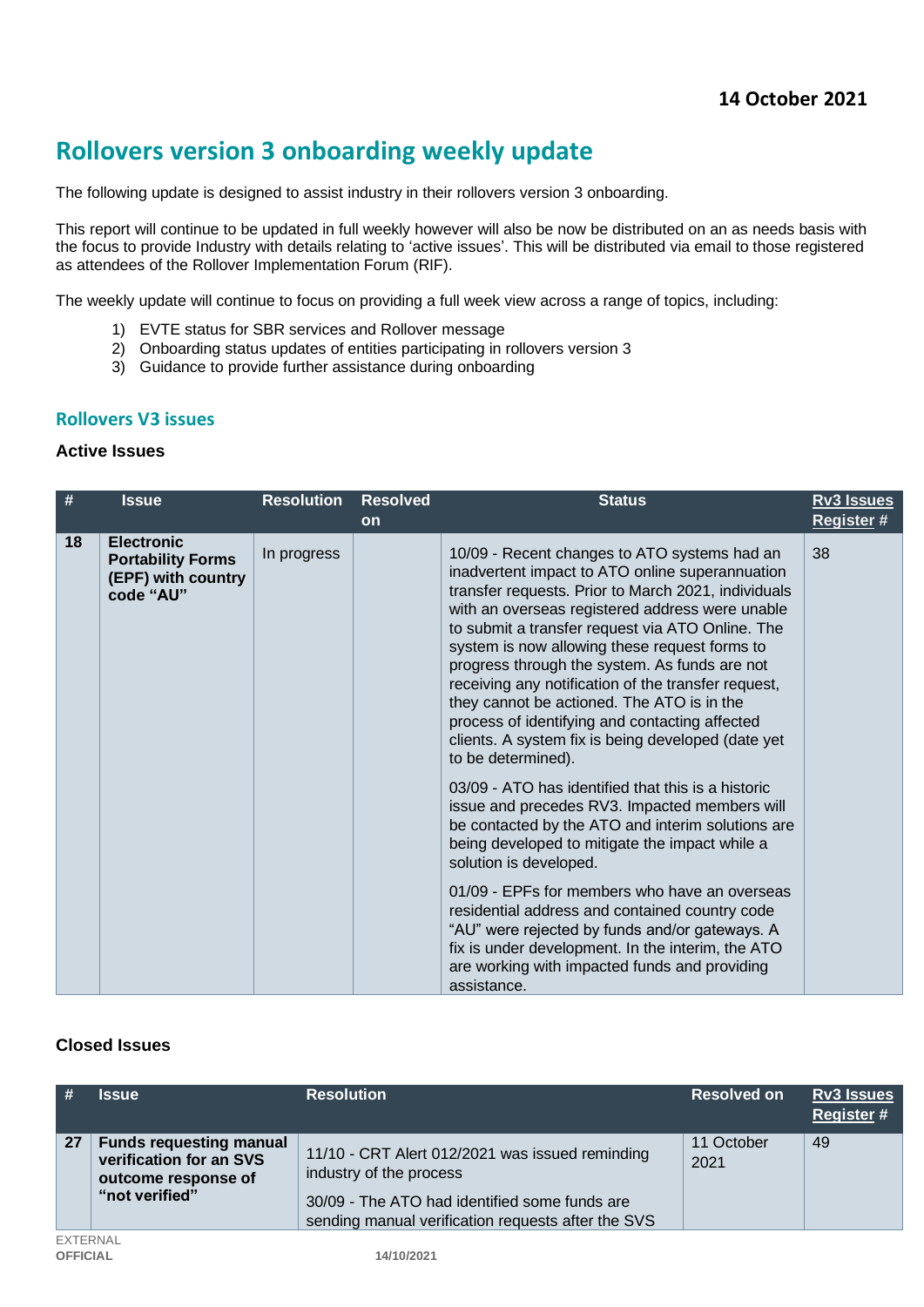|    |                                                                                                                                                                                            | has returned one of the following 'not verified'<br>responses:<br>CMN.ATO.SMSFVRFY.SMSFNOTVALID<br>$\bullet$<br>CMN.ATO.SMSFVRFY.MEMNOTVALID<br>$\bullet$<br>Please be aware that the SVS response is correct<br>and funds should refer to Self-managed Super Fund<br>Verification Service - Business Implementation<br>Guide on how to manage responses.<br>Funds should not request a manual verification to<br>confirm the outcome, as the results will be the same.<br>Where a 'not verified' response is returned, you may<br>choose (at your own discretion) to not proceed with<br>the rollover. |                      |    |
|----|--------------------------------------------------------------------------------------------------------------------------------------------------------------------------------------------|---------------------------------------------------------------------------------------------------------------------------------------------------------------------------------------------------------------------------------------------------------------------------------------------------------------------------------------------------------------------------------------------------------------------------------------------------------------------------------------------------------------------------------------------------------------------------------------------------------|----------------------|----|
| 29 | <b>Funds not receiving</b><br><b>RASOR's due to issue</b><br>with ATO lookup table                                                                                                         | 14/10 - All impacted RASOR have been<br>$\bullet$<br>replayed. Issue resolved.<br>6/10 - An issue has been identified where a<br>$\bullet$<br>small number of funds were not receiving<br>RASORs due to an issue with an ATO internal<br>lookup table. The cause of this issue has been<br>fixed and the ATO is working to replay the<br>messages. Impacted funds are being contacted,<br>however no action is required from the funds.                                                                                                                                                                 | 14 October<br>2021   | 51 |
| 26 | <b>SMSF business</b><br>intermediary name<br>exceeding 32 characters                                                                                                                       | 06/10 - Fix has been tested successfully. Issue<br>$\bullet$<br>resolved<br>05/10 - Fix has deployed and is currently being<br>$\bullet$<br>tested.<br>29/9 - An issue was identified with the SVS<br>$\bullet$<br>where an SMSF business intermediary name<br>exceeding 32 characters were failing in the SVS.<br>A fix has been identified and planned for<br>deployment on Friday 1 October. Further<br>verification is in progress to ensure SVS<br>processing aligns with the publish SBR artefacts.                                                                                               | 6 October<br>2021    | 48 |
| 28 | <b>RASORs for SMSFs</b><br>including incorrect USI                                                                                                                                         | 05/10 - Fix has deployed and tested<br>successfully. ATO is working with the impacted<br>SMSF provider.<br>30/09 - RASORs issued to SMSFs are including<br>$\bullet$<br>an incorrect USI of '00000000000000'. A fix has<br>been identified and deployment is planned for<br>2/10/21. The ATO is working with the impacted<br>SMSF providers.                                                                                                                                                                                                                                                            | 5 October<br>2021    | 50 |
| 23 | RAS being rejected due<br>to XBRL Validation error                                                                                                                                         | 29/09 - ATO has deployed a fix which is being<br>$\bullet$<br>tested in production. The ATO will remediate all<br>impacted RAS and contact the affected funds to<br>confirm the outcome.                                                                                                                                                                                                                                                                                                                                                                                                                | 29 September<br>2021 | 45 |
| 25 | <b>Incorrect certification</b><br>value was applied to an<br><b>SMSF Provider</b>                                                                                                          | 28/9 - SVS incorrectly returned nil certification<br>$\bullet$<br>for a single SMSF provider however the SMSF<br>verification service response was correct.<br>ATO deployed an urgent fix which has been<br>$\bullet$<br>tested successfully                                                                                                                                                                                                                                                                                                                                                            | 28 September<br>2021 | 47 |
| 24 | <b>Multiple USIs listed on</b><br>the FVS under the Mercer<br><b>Super Trust ABN:</b><br>19905422981 have an<br>incorrect 'effective to'<br>date of 29 September<br>2021 showing ROLL2.0-X | 28/09 - The FVS data was corrected today.<br>$\bullet$<br>27/09 - The ATO worked urgently to resolve this<br>$\bullet$<br>issue. FVS Alert 001/2021 was issued to funds,<br>administrators, service providers and users of the<br>FVS.<br>17/09 - The end-date is incorrect as the USI's are<br>$\bullet$<br>enduring products and transitioning to ROLL3.0-                                                                                                                                                                                                                                            | 28 September<br>2021 | 46 |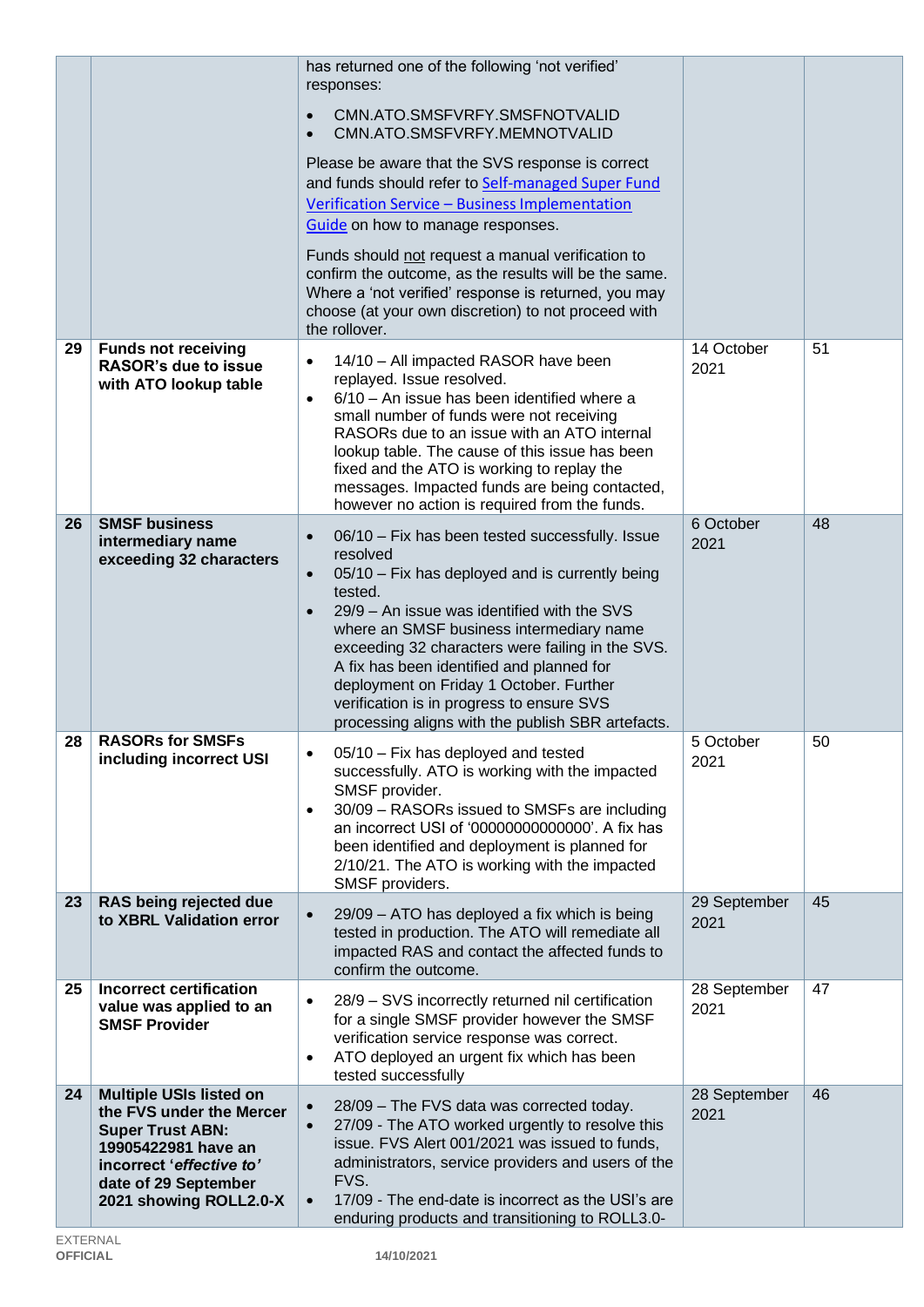|    | and GROL2.0-X<br>certifications.                                                               | X and GROL3.0-X from 30 September 2021. Due<br>to system limitations, the fund cannot rectify this<br>issue.                                                                                                                                                                                                                                                                                                                                                                                                                                                                                                                                                                                      |                      |    |
|----|------------------------------------------------------------------------------------------------|---------------------------------------------------------------------------------------------------------------------------------------------------------------------------------------------------------------------------------------------------------------------------------------------------------------------------------------------------------------------------------------------------------------------------------------------------------------------------------------------------------------------------------------------------------------------------------------------------------------------------------------------------------------------------------------------------|----------------------|----|
| 22 | <b>SMSF Bank account</b><br>names exceeding 32<br>characters message<br>failing in SVS.        | 14/09 - ATO implemented a fix on the 15/09 and<br>$\bullet$<br>are closely monitoring the situation in Production.<br>03/09 - The ATO uncovered an issue with the<br>$\bullet$<br>SVS whereby SMSF bank account names<br>exceeding 32 characters were failing in the SVS.<br>We are implementing an urgent fix to ensure we<br>can process bank account names in line with the<br>published validation rules.                                                                                                                                                                                                                                                                                     | 14 September<br>2021 | 44 |
| 20 | <b>RASOR failing to send</b>                                                                   | 13/09 - Fix has deployed and is in the process of<br>$\bullet$<br>being tested in production.<br>06/09 - ATO has identified a fix which is currently<br>$\bullet$<br>undergoing testing. The project team is working<br>with the impacted funds.<br>01/09 - A very small number of RASOR's are<br>$\bullet$<br>failing to send due to incorrect member details.<br>The ATO are currently investigating the issue.                                                                                                                                                                                                                                                                                 | 13 September<br>2021 | 40 |
| 21 | 31.08.2021<br>RA being issued to<br>primary gateway<br>incorrectly                             | 06/09 - ATO system fix deployed and tested<br>$\bullet$<br>successfully in production. The project team is<br>working with the impacted funds to release the<br>backlog of impacted RAs.<br>03/09 - ATO has identified a fix and is planning<br>$\bullet$<br>the deployment. The project team is working with<br>the impacted funds and will test the fix once<br>deployed.<br>31/08 - Funds that use a primary and secondary<br>$\bullet$<br>gateway are having their RAs issued to the<br>incorrect gateway. This results in the messages<br>being rejected.                                                                                                                                    | 08 September<br>2021 | 43 |
| 19 | 01.09.2021<br><b>Electronic Portability</b><br>Forms (EPF) failing at<br>gateway               | 06/09 - ATO has successfully tested the<br>$\bullet$<br>deployed fix. EPFs has issued to the impacted<br>funds correctly. The project team is working with<br>the impacted funds to release the backlog of<br>impacted EPFs.<br>03/09 - ATO has deployed a fix for this issue,<br>$\bullet$<br>which will apply to the EPFs issued going<br>forward. Project team will work with impacted<br>funds to test this fix.<br>01/09 - EPF's failed for one fund due to message<br>$\bullet$<br>containing invalid context ID (where spaces are<br>included). A fix has been identified. Currently<br>awaiting scheduling for deployment. Once<br>deployed, the ATO will work with the impacted<br>fund. | 06 September<br>2021 | 39 |
| 17 | 24.08.2021<br><b>Release Authorities</b><br>issued without<br>mandatory country code<br>field. | 01/09 System fix successfully implemented and<br>$\bullet$<br>all rejected RA messages were reissued to funds<br>successfully.<br>24/08 Release authorities are being issued<br>$\bullet$<br>without a mandatory field and being rejected by<br>gateways. ATO system fix is being developed as<br>a priority.                                                                                                                                                                                                                                                                                                                                                                                     | 26 August<br>2021    | 37 |
| 13 | 2.06.2021<br><b>Fund initiated (Fund to</b><br>ATO) USM testing                                | 09/08 EVTE environment updated enable<br>$\bullet$<br>automatic USMOR responses. The system was<br>also updated to include the additional USI and<br>Gateway ESAs provided by Industry.                                                                                                                                                                                                                                                                                                                                                                                                                                                                                                           | 09 August<br>2021    | 19 |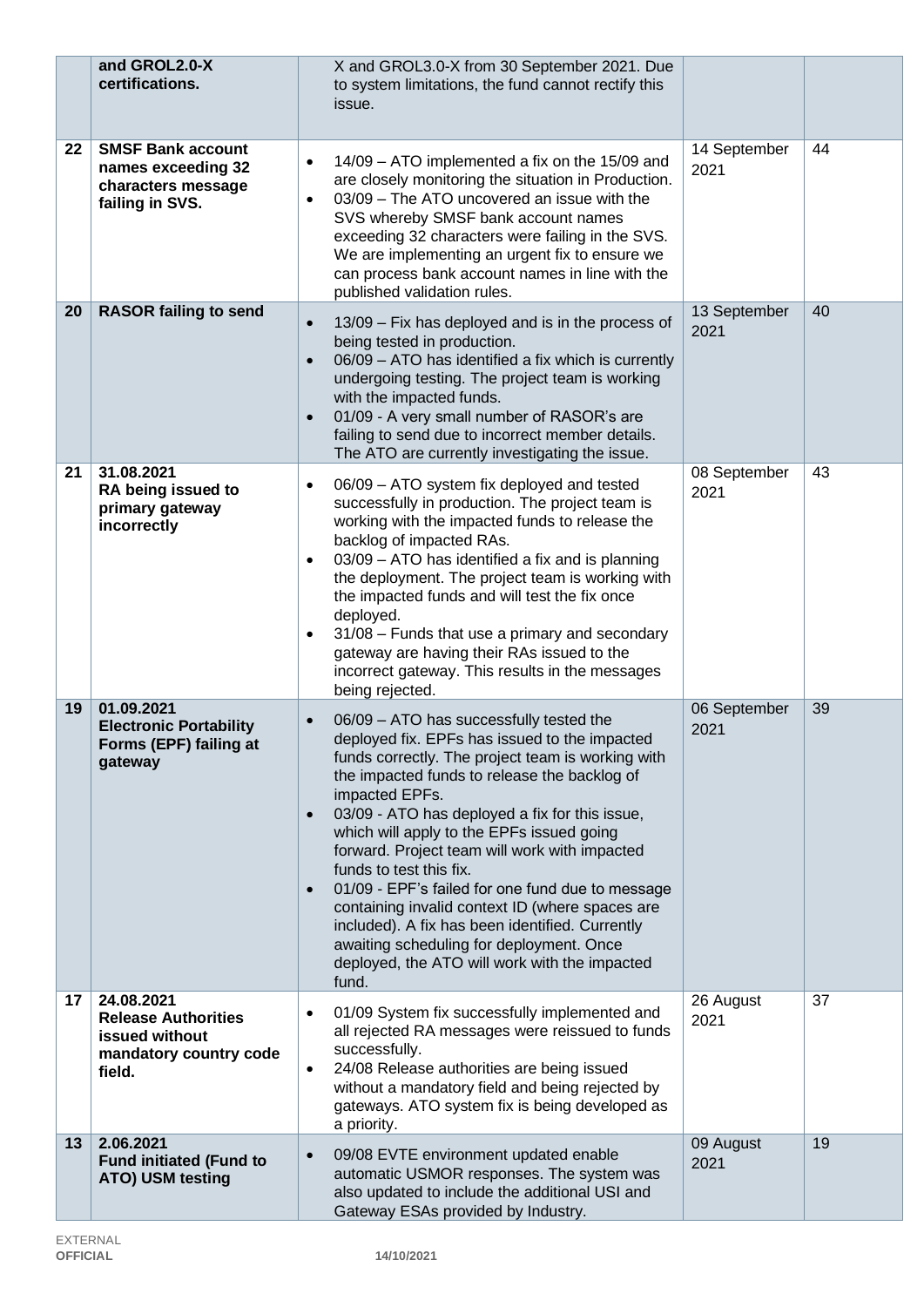| 16              | 21.07.2021<br><b>RAS preservation</b><br>amounts and taxable<br>components                                                                                                                        | 28/07 Additional clarification content added to the<br>$\bullet$<br>User guide and published 28/07/2021.<br>21/07 User guide being updated to clarify the<br>$\bullet$<br>preservation amount and taxable component<br>fields in the RAS need to equal the amount paid<br>to meet MIG validation requirements.                                                                                                                                                                                                                                                   | 28 July 2021  | 32 |
|-----------------|---------------------------------------------------------------------------------------------------------------------------------------------------------------------------------------------------|------------------------------------------------------------------------------------------------------------------------------------------------------------------------------------------------------------------------------------------------------------------------------------------------------------------------------------------------------------------------------------------------------------------------------------------------------------------------------------------------------------------------------------------------------------------|---------------|----|
| 15              | 16.07.2021<br><b>Release Authority Error</b><br><b>Response (RAER)</b><br>message structure                                                                                                       | RAER payload build specifications set out in<br>$\bullet$<br>Schedule 6 Data and Payment Standards - Error<br>Code Management must be met - refer section<br>11.3 Release Authority Error Response.<br>Of note, if curly braces form part of your payload,<br>the corresponding parameter to dynamically fill<br>the curly braces must also be included in your<br>payload - refer to section 3.3 Parameters content<br>model information.                                                                                                                       | 19 July 2021  | 33 |
| 14              | 03.06.2021<br><b>Schematron incorrectly</b><br>applying USM validation<br>on an RTR message.                                                                                                      | 11/06 Updated schematron and published on the<br>$\bullet$<br>software developers website.<br>09/06 Discrepancy identified between the<br>$\bullet$<br>taxonomy<br>in MIG V3 and the latest version of the<br>schematron where validation was incorrectly<br>conducted on the<br>UnclaimedSuperannuationMoney.Date field, as<br>part of an RTR message.<br>The schematron has been updated to align with<br>MIG V3 and address USM validation issues. The<br>updated version has been scheduled for external<br>publication (estimated availability from 11/06). | 11 June 2021  | 20 |
| 12              | 12.05.2021<br><b>G2B test scenario USM</b><br>6.6 currently unavailable<br>to test.                                                                                                               | 18/05 System fix deployed and confirmed<br>$\bullet$<br>successful. USM6.6 available for testing.<br>12/05 USM6.6 - currently under investigation.<br>$\bullet$                                                                                                                                                                                                                                                                                                                                                                                                  | 18 May 2021   | 18 |
| 11              | 04.05.2021<br><b>G2B test scenario USM</b><br>6.7 currently unavailable<br>to test.                                                                                                               | 18/05 System fix deployed and confirmed<br>$\bullet$<br>successful. USM6.7 available for testing.<br>11/05 USM6.7 - investigation complete, fix<br>$\bullet$<br>identified. Anticipate test will be available from<br>18/05.<br>04/05 Issues identified with test scenario<br>$\bullet$<br><b>USM6.7.</b>                                                                                                                                                                                                                                                        | 18 May 2021   | 17 |
| 10 <sup>°</sup> | 25.03.2021<br><b>Provision of updated</b><br>sample payload data                                                                                                                                  | 29/04 - Rollover Sample Message Instances<br>$\bullet$<br>(payload samples) published and available at:<br>https://softwaredevelopers.ato.gov.au/rollove<br>rV3                                                                                                                                                                                                                                                                                                                                                                                                  | 29 April 2021 | 16 |
| 9               | 26.04.2021<br><b>RASOR incorrectly</b><br>setting identifier scheme<br>values for TFN and ID.                                                                                                     | 29/04 - Fix confirmed successful.<br>$\bullet$<br>28/04 - Fix identified and deployed on 28 April.<br>$\bullet$<br>Reissued test on 28 April. Resolution pending<br>confirmation of successful fix.<br>26/04 - EVTE issue identified for investigation.<br>$\bullet$<br>RASOR being rejected at Gateway due to invalid<br>event item scheme parameter value.                                                                                                                                                                                                     | 29 April 2021 | 15 |
| 8               | 01.04.2021<br><b>Internal ATO factors</b><br>affecting the information<br>in our test data for P2P<br>(both B2B and G2B<br>including in EVTE) are<br>currently being<br>considered and are likely | 23/04 EVTE refresh completed and testing<br>$\bullet$<br>recommenced.<br>14/04 Updated test data published.<br>$\bullet$                                                                                                                                                                                                                                                                                                                                                                                                                                         | 23 April 2021 | 13 |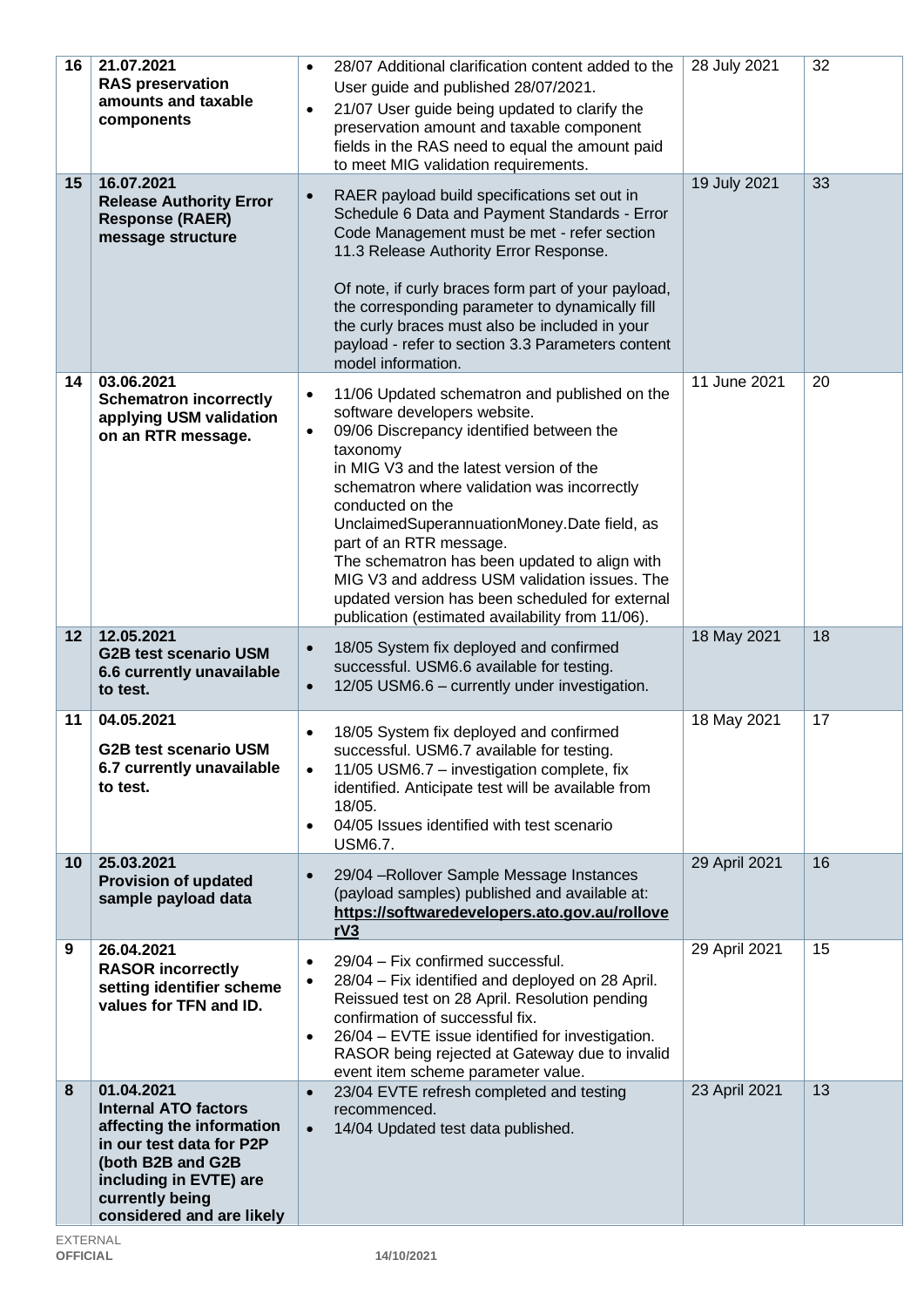|                         | to require updates to our<br>test data.                                                                                                        |                                                                            |                                                                                                                                                                                                                                                                                                                                                                                                                    |                             |                |
|-------------------------|------------------------------------------------------------------------------------------------------------------------------------------------|----------------------------------------------------------------------------|--------------------------------------------------------------------------------------------------------------------------------------------------------------------------------------------------------------------------------------------------------------------------------------------------------------------------------------------------------------------------------------------------------------------|-----------------------------|----------------|
| 7                       | 12.02.2021<br><b>Recent whitelist</b><br>configuration and<br>certificate changes<br>introduced connection<br>errors impacting one<br>gateway. | $\bullet$                                                                  | 25/2: Data fix implemented on 23 February. Fix<br>verified with impacted gateway.                                                                                                                                                                                                                                                                                                                                  | 23 February<br>2021         | 7              |
| 6                       | 10.02.2021<br><b>EPF test scenario for</b><br><b>SMSF missing the SMSF</b><br>Alias in the ebMS header<br>properties                           | $\bullet$<br>$\bullet$<br>$\bullet$<br>$\bullet$<br>$\bullet$<br>$\bullet$ | Identified through interoperability testing<br>Root cause: EPF code regressed since the<br>original EVTE deployment. Issue does not impact<br>EPF test scenarios for APRA funds.<br>Code remediation in progress.<br>Remediation to restore correct code for EPF test<br>scenarios with SMSF test data<br>25/2: Deployed to EVTE on 20 February, fix<br>being verified with impacted Gateway<br>2/3: Fix verified. | 20 February<br>2021         | 6              |
| 5                       | 4.02.2021<br><b>RA with SMSF Test</b><br>scenario was not<br>previously enabled.                                                               | $\bullet$                                                                  | RA Test scenarios with SMSF data enabled on 4<br>February.                                                                                                                                                                                                                                                                                                                                                         | 4 February<br>2021          | 5              |
| $\overline{\mathbf{4}}$ | <b>EPF Test Scenarios in</b><br><b>EVTE updated with SMSF</b><br>data                                                                          | $\bullet$<br>$\bullet$                                                     | Additional SMSF data for EPF test scenarios<br>circulated to industry representatives (GOM, ASP<br>and gateways currently testing) for review, with<br>no feedback received by 4 February 2021.<br>EVTE updated to align with EPF SMSF data<br>shared for consultation on 4 February.                                                                                                                              | 4 February<br>2021 (hotfix) | 4              |
| 3                       | 29.01.2021<br>[Defect] EVTE Test<br>Harness unavailable on<br>20 Jan 2021 preventing<br>testing of RA                                          | $\bullet$<br>$\bullet$<br>$\bullet$                                        | Resolved by the end of the day.<br>Caused by internal environment issue impacting<br>outbound messages.<br>Resolved by the end of the day on 29 Jan 2021.                                                                                                                                                                                                                                                          | 29 January<br>2021          | 3              |
| $\mathbf{2}$            | 15.01.2021<br>[Defect] EPF ContextID<br>greater than 40<br>characters issue                                                                    | $\bullet$<br>$\bullet$<br>$\bullet$                                        | EPF ContextID reduced to a value less than 40<br>characters.<br>Identified through interoperability testing.<br>Scenario has been tested successfully with an<br>EPF for an APRA fund.                                                                                                                                                                                                                             | 2 February<br>2021 (hotfix) | $\overline{2}$ |
| 1                       | 15.12.2021<br>[Defect] RA and RAS<br>sample payloads<br>contained 8 digit TFNs<br>instead of 9 digit TFNs                                      | $\bullet$<br>$\bullet$<br>٠<br>$\bullet$                                   | RA and RAS test scenarios updated with 9- digit<br>TFNs.<br>Identified through early review of RA test files<br>provided.<br>Shared with ATO on 15 Dec 2021<br>RA and RAS data change release on 4th Jan to<br>EVTE.                                                                                                                                                                                               | 4 January<br>2021 (hotfix)  | 1              |

## **EVTE status for SVS and SMSFmemberTICK Service**

- Full suite of SVS and SMSF verification services available in EVTE from May 2020
- 17 DSPs have been whitelisted in production for SMSFVRFY
- 5 DSPs have been whitelisted in production for SMSFMBRVRFY
- Those currently completing required testing have been contacted to remind them of the next steps to transition to production.
- No issues have been identified requiring changes.

## **Testing (G2B, B2B, PVT)**

Formal testing has now been completed. Ad-hoc support is being provided as required prior to industry and the ATO moving into Business as Usual processes and procedures over the coming weeks.